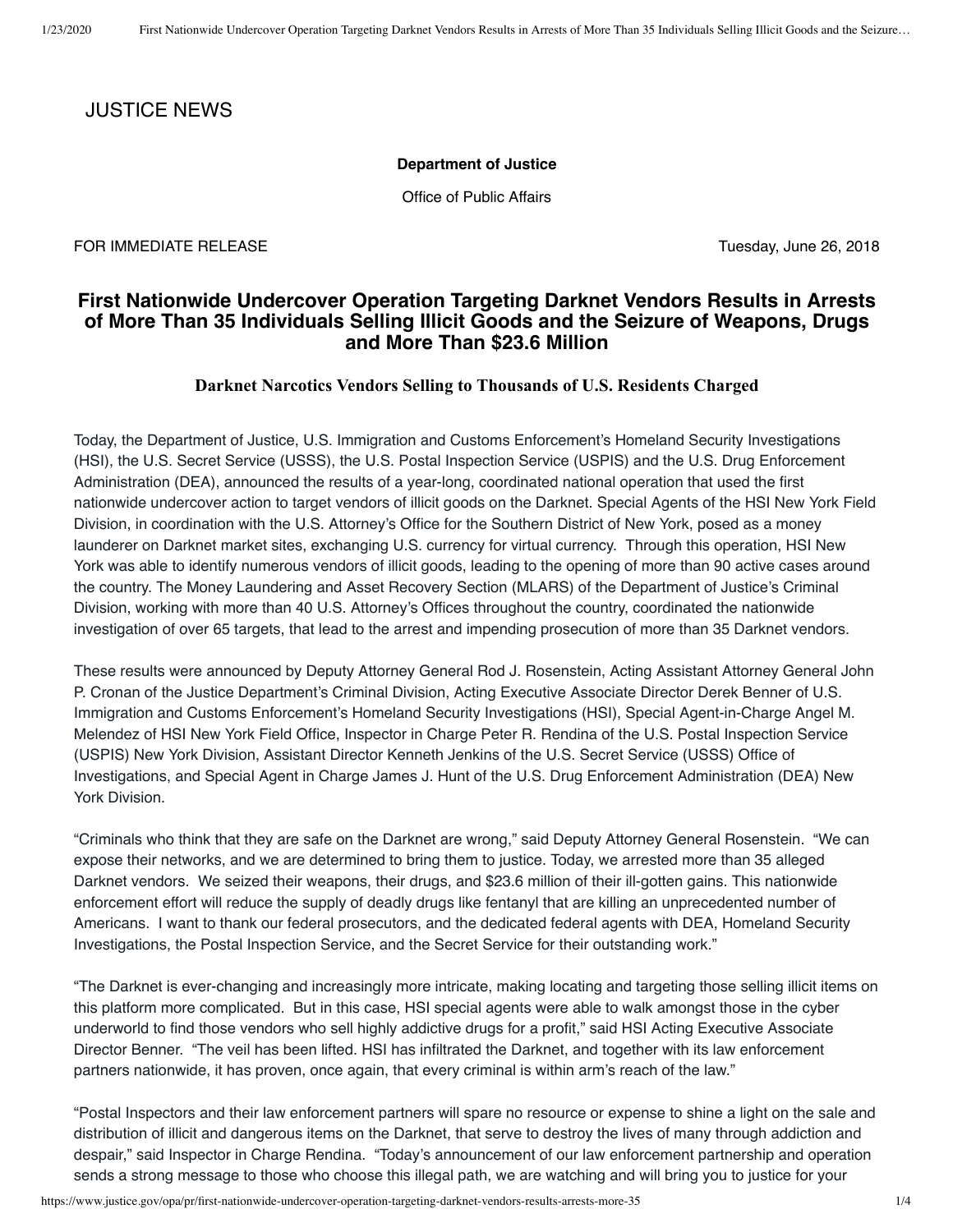1/23/2020 First Nationwide Undercover Operation Targeting Darknet Vendors Results in Arrests of More Than 35 Individuals Selling Illicit Goods and the Seizure… crimes against the American public."

"The Secret Service is proud to work with our law enforcement partners to help combat one of the largest threats to the U.S. financial infrastructure, money laundering with virtual currency," said U.S. Secret Service Assistant Director Jenkins. "The Secret Service continues to adapt along with these cyber criminals to maintain our level of success in stopping them."

"At this crucial time of unprecedented drug related deaths, one of the greatest threats we face is cyber drug trafficking," said DEA Special Agent in Charge Hunt. "Because the Darknet invites criminals into our homes, and provides unlimited access to illegal commerce, law enforcement is taking steps to identify and arrest those involved. I applaud all the agencies who participated in this groundbreaking investigation."

The extensive operation, which culminated in four weeks of more than 100 enforcement actions around the country, resulted in the following:

- Federal arrests of more than 35 Darknet vendors who engaged in tens of thousands of sales of illicit goods;
- Execution of 70 search warrants, resulting in the seizure of massive amounts of illegal narcotics, including 333 bottles of liquid synthetic opioids, over 100,000 tramadol pills, 100 grams of fentanyl, more than 24 kilograms of Xanax, and additional seizures of Oxycodone, MDMA, cocaine, LSD, marijuana, and a psychedelic mushroom grow found in a residence;
- Seizure of more than 100 firearms, including handguns, assault rifles, and a grenade launcher;
- Seizure of five vehicles that were purchased with illicit proceeds and/or used to facilitate criminal activity;
- Seizure of more than \$3.6 million in U.S. currency and gold bars;
- Seizure of nearly 2,000 Bitcoins and other cryptocurrencies, with an approximate value of more than \$20 million;
- Confiscation of 15 pill presses, which are used to create illegal synthetic opioids; and
- Seizure of Bitcoin mining devices, computer equipment, and vacuum sealers.

Amongst those charged federally, include:

- Antonio Tirado, 26, and Jeffrey Morales, 32, of the Bronx, New York, were arrested on June 18, and separately charged by the U.S. Attorney's Office for the Southern District of New York with distribution and possession with intent to distribute narcotics, including cocaine, LSD (also known as "acid"), marijuana, and hashish oil. Additionally, Tirado was charged with possession of a firearm in furtherance of his drug trafficking offenses. Following an investigation into a Darknet marketplace vendor using the moniker "Trapgod," investigators executed search warrants at homes in two residential neighborhoods in the Bronx leading to Tirado and Morales. As alleged in the complaints, during the execution of the search warrants at the Tirado and Morales residences, agents seized controlled substances including powder cocaine, marijuana, and LSD, as well as various precursor powders, liquids, and reagents, and other narcotics-related paraphernalia including marijuana growing equipment, a home chemistry lab, scales, and heat sealing packaging materials. In Tirado's home, agents recovered a fully loaded shotgun alongside a narcotics stash. Investigators in Tirado's apartment recovered additional evidence of Darknet narcotics distribution, such as numerous U.S. Postal Service shipping boxes, already addressed to customers around the United States, which boxes contained hairbrushes some of which had already been packed with powder cocaine for distribution.
- Jian Qu, 30; Raymond Weng, 24; and Kai Wu, 22, all of Queens, New York, along with Dimitri Tseperkas, 22, and Cihad Akkaya, 22, of Middle Island and Port Jefferson, New York, respectively, were each arrested on June 18, and charged by the U.S. Attorney's Office for the Southern District of New York with participation in a conspiracy to distribute more than 1,000 kilograms of marijuana. Tseperkas and Akkaya were also charged with firearms offenses relating to the drug conspiracy. Investigators monitoring Darknet marketplaces found accounts used by some of the conspirators, leading agents to execute search warrants at three addresses in residential communities in Flushing and Mt. Sinai, New York. From the residences, agents recovered approximately \$400,000 in U.S. currency, 140 kilograms of suspected marijuana and an additional 10 kilograms of suspected marijuana vape cartridges, 12 kilograms of suspected Xanax pills, over half a kilogram of suspected ecstasy, four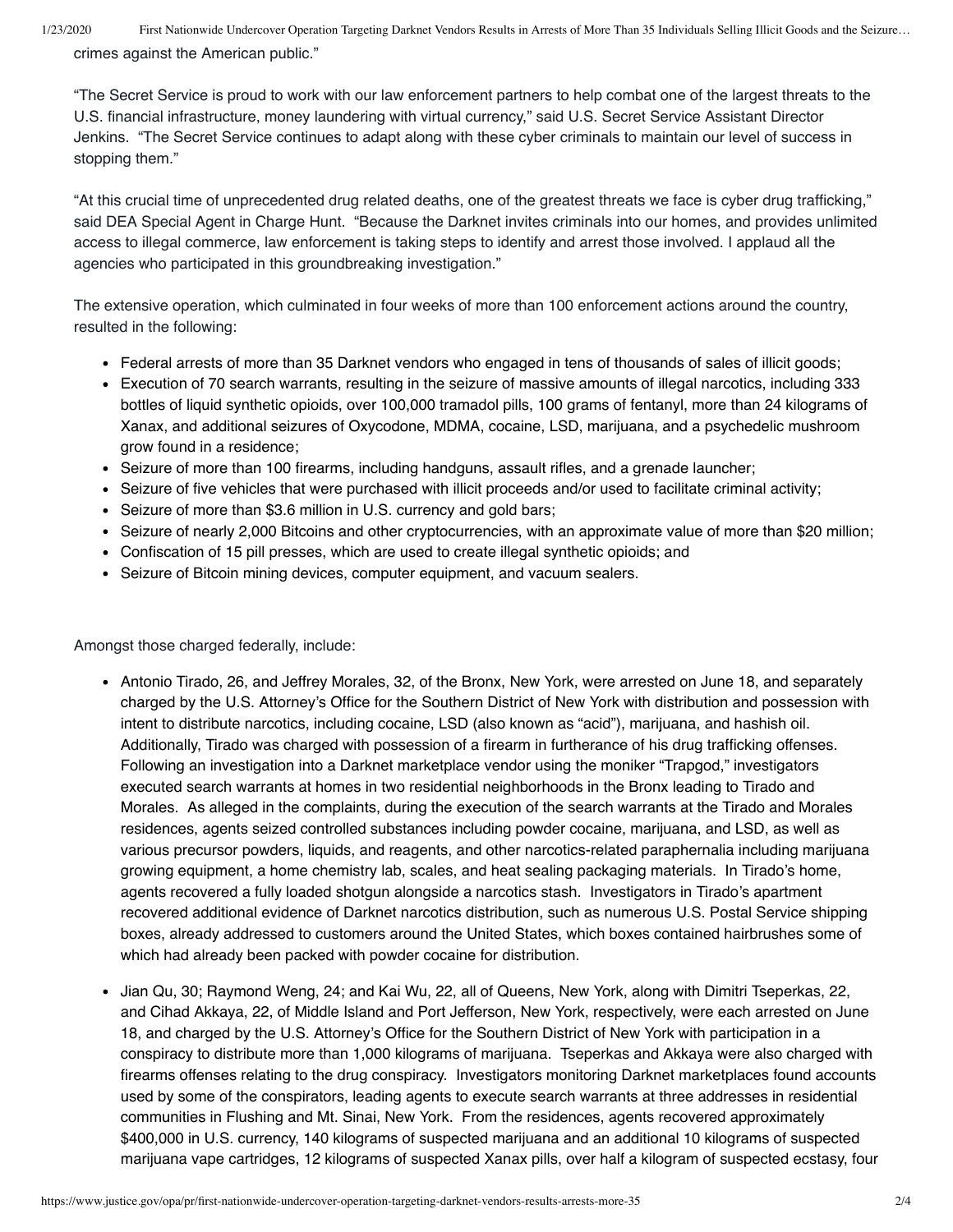1/23/2020 First Nationwide Undercover Operation Targeting Darknet Vendors Results in Arrests of More Than 35 Individuals Selling Illicit Goods and the Seizure…

pill presses, mixers, and pill press parts, over a dozen kilograms of various powders, packaging materials, and paraphernalia. While searching the residence where Akkaya and Tseperkas were found, investigators recovered three loaded shotguns, including a tactical double-barreled shotgun loaded with 14 shells, and over 50 shotgun shells, as well as significant quantities of narcotics, packaging materials, and paraphernalia including a money-counting machine. Review of electronic evidence recovered from the residences proved the conspirators' connections to Darknet marketplaces, use of cryptocurrency, and narcotics distribution schemes.

- Ryan Farace, 34, of Reisterstown, Maryland, and Robert Swain, 34, of Freeland, Maryland, were charged by the U.S Attorney's Office for the District of Maryland related to a scheme to manufacture and distribute alprazolam tablets, which are typically sold under the brand name "Xanax." The indictment alleges that Farace distributed the drugs through sales on the dark web in exchange for Bitcoin, and that Farace and Swain laundered the drug proceeds through financial transactions designed to conceal the source and ownership of the illegal funds. To date, law enforcement has seized various crypto currency, to include bitcoin, valued at over \$22 million at the time of the seizures, and over \$1.5 million in cash, which was seized from Farace's residence upon the execution of a search warrant on Jan. 18. As part of the indictment, the government seeks the forfeiture of no less than \$5.665 million, plus the value of 4,000 Bitcoin believed to be the proceeds of the illegal drug sales, two residences, and a vehicle used to facilitate the drug distribution.
- Nicholas J. Powell, 32, and Michael Gonzalez, 27, former and current residents of Parma, Ohio, respectively, were charged by the U.S. Attorney's Office for the Northern District of Ohio with conspiracy to distribute controlled substances and laundering money using the dark web. The complaint alleges that Powell used various monikers on Darknet marketplaces as part of his criminal scheme, including "TheSource," "BonnienClyde," BnC," "BCPHARMA," and "Money TS." The conspiracy operated on multiple Darknet marketplaces, including Silk Road 2, AlphaBay, and HANSA. The conspiracy involved distributing Xanax, steroids, marijuana and other drugs across the country using these and other Darknet monikers. Powell and Gonzalez would then launder the funds as cryptocurrencies such as Bitcoin, Etherium, and Komodo through individuals specializing in money laundering on Darknet marketplaces. At the time of arrest, law enforcement had already seized approximately \$437,000 in cryptocurrencies from Powell.
- Jose Robert Porras III, 21, and Pasia Vue, 23, both of Sacramento, were charged with drug distribution, money laundering, and illegally possessing firearms, in a 16-count indictment returned by a grand jury in the Eastern District of California. According to the indictment, Porras and Vue were using the online monikers "Cannabars" and "TheFastPlug," to distribute marijuana, Xanax, and methamphetamine on various dark web marketplaces, including Trade Route, Wall Street Market, and Dream Marketplace. Porras and Vue then laundered the Bitcoin proceeds of their drug distribution through the HSI undercover agent located in New York. After receiving the Bitcoin from Porras and Vue, the undercover agent mailed parcels of cash to them in Sacramento. HSI and USPIS agents seized nine weapons including an AK-47 magazine and ammunition, 30 pounds of marijuana, \$10,000 in U.S. currency, a vehicle, and over 100 bars of Xanax.
- Sam Bent, 32, of St. Johnsbury, Vermont (and formerly of East Burke, Vermont), and his cousin, Dieneba Bent, 26, also of St. Johnsbury (and formerly East Burke) were charged with conspiracy to distribute LSD, MDMA (also known as "ecstasy"), cocaine, and marijuana in an indictment returned by a federal grand jury in the District of Vermont. The indictment alleges that the conspiracy involved setting up accounts on dark web marketplaces, establishing online identities, accepting Bitcoin in exchange for sales over the dark web, and mailing controlled substances from several different post offices in Northeastern Vermont and Northwestern New Hampshire in an effort to avoid detection. The indictment also charges Sam Bent with four counts of money laundering involving three different exchanges of bitcoin drug distribution proceeds for U.S. currency.
- In Fresno, California, a federal grand jury returned an 11-count indictment on May 17, against Daniel Boyd McMonegal, 35, of San Luis Obispo and Mariposa, California, charging him with drug distribution and money laundering in the Eastern District of California. According to the indictment, McMonegal, using the online monikers "Sawgrass," "Ross4Less," and "ChristmasTree," distributed marijuana on various dark web marketplaces, including Dream Market. McMonegal was also the owner of a marijuana delivery service in San Luis Obispo called West Coast Organix, which claimed to be a non-profit medical marijuana cooperative. McMonegal then laundered the Bitcoin proceeds of his drug distribution through an undercover agent located in